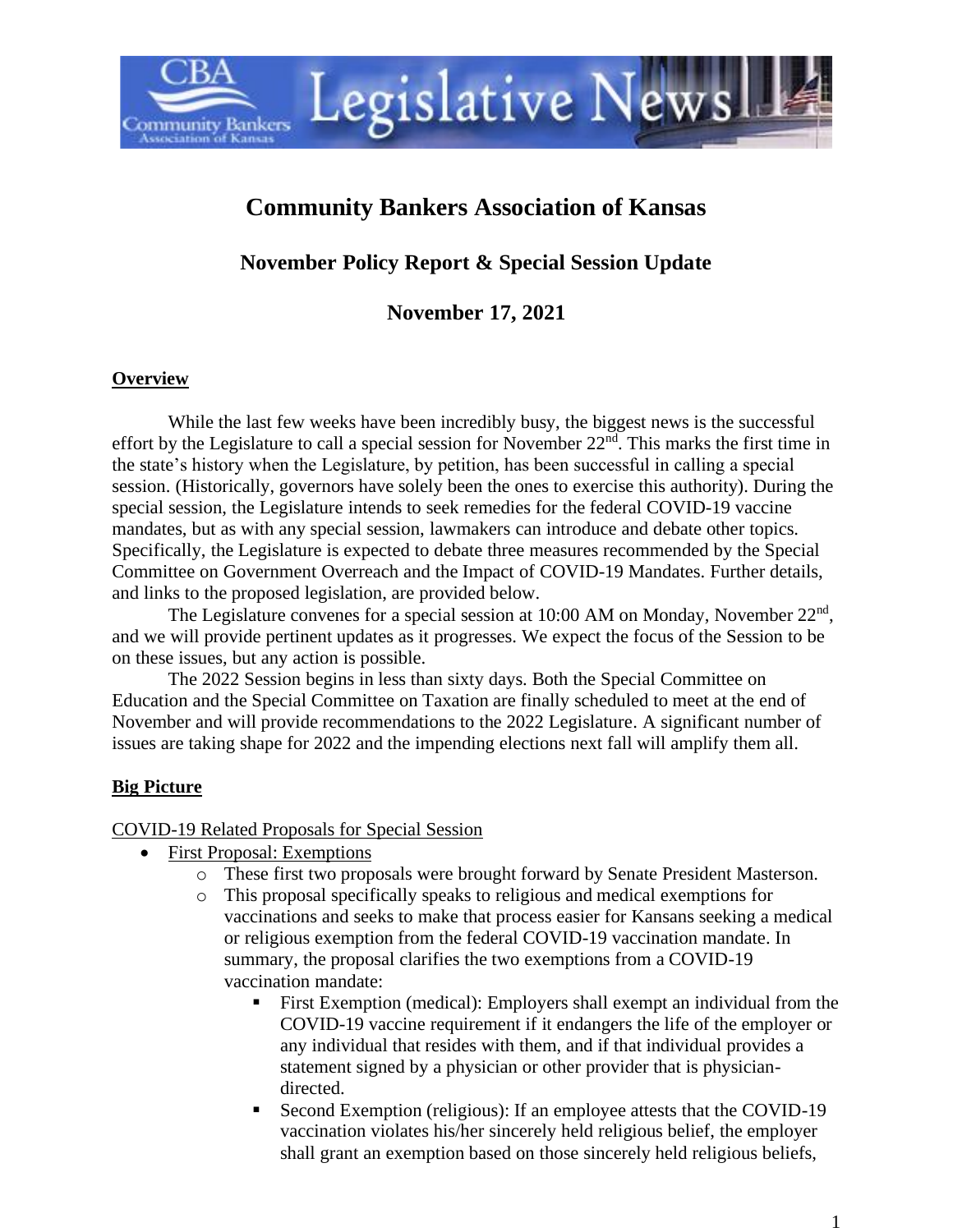without inquiring into the sincerity of those beliefs. The proposed legislation appears to be more permissive with assertions of a religious exemption that would prohibit any employer inquiry regarding COVID-19 status.

- o The bill draft can be viewed here: [http://www.kslegislature.org/li/b2021\\_22/committees/ctte\\_spc\\_2021\\_gov\\_ovrrch](http://www.kslegislature.org/li/b2021_22/committees/ctte_spc_2021_gov_ovrrch_and_covid19_1/documents/testimony/20211109_05.pdf) and\_covid19\_1/documents/testimony/20211109\_05.pdf
- Second Proposal: Unemployment
	- o The proposal would provide an employee who, after requesting and being denied an exemption for complying with an employer's COVID-19 vaccination requirements, eligibility for unemployment benefits. It would be effective retroactively to September 9<sup>th</sup>, when the Biden Administration released its executive order for the federal mandate.
	- o The bill draft can be viewed here: [http://www.kslegislature.org/li/b2021\\_22/committees/ctte\\_spc\\_2021\\_gov\\_ovrrch](http://www.kslegislature.org/li/b2021_22/committees/ctte_spc_2021_gov_ovrrch_and_covid19_1/documents/testimony/20211109_06.pdf) [\\_and\\_covid19\\_1/documents/testimony/20211109\\_06.pdf](http://www.kslegislature.org/li/b2021_22/committees/ctte_spc_2021_gov_ovrrch_and_covid19_1/documents/testimony/20211109_06.pdf)
- It is worth noting both proposals have received pushback from many of the state's major business groups, including the Kansas Chamber, who are concerned with the unintended consequences on both the current workforce shortage as well as the state's unemployment trust fund balance.
- Third Proposal: Employee Damages
	- o Representative Vic Miller (D-Topeka) also proposed that if an employer independently requires an employee to be vaccinated, the individual is entitled to damages if injured.

State Response to Federal Mandates

- Prior to the various legislative proposals now up for debate, both the Governor and Attorney General made clear their opposition to the federal vaccination mandates. More on the issue here: [https://kansasreflector.com/2021/11/05/kansas-governor-attorney](https://kansasreflector.com/2021/11/05/kansas-governor-attorney-general-both-oppose-federal-vaccine-mandate/)[general-both-oppose-federal-vaccine-mandate/](https://kansasreflector.com/2021/11/05/kansas-governor-attorney-general-both-oppose-federal-vaccine-mandate/)
- The Attorney General has also joined with six other states to challenge the Biden Administration's executive order that mandates companies with more than one hundred employees require their staff members to be vaccinated.

State Revenue Update

- State revenues continue their trend of exceeding estimates, with October's total tax receipts exceeding estimates by \$104.2 million. More information on October's receipts here: [https://governor.kansas.gov/governor-laura-kelly-announces-kansas-october-total](https://governor.kansas.gov/governor-laura-kelly-announces-kansas-october-total-tax-receipts/)[tax-receipts/](https://governor.kansas.gov/governor-laura-kelly-announces-kansas-october-total-tax-receipts/)
- The latest consensus revenue estimates, released last week, predict a \$2.89 billion ending balance at the end of this fiscal year, and a \$3.77 billion ending balance the following year, marking some of the highest projected ending balances in recent years. These estimates will be adjusted and updated in April 2022.
- More on these figures, and what they mean for state politics going forward, here: [https://kansasreflector.com/2021/11/10/new-kansas-revenue-forecast-predicts-2-89b](https://kansasreflector.com/2021/11/10/new-kansas-revenue-forecast-predicts-2-89b-surplus-bolstering-push-to-cut-food-tax/)[surplus-bolstering-push-to-cut-food-tax/](https://kansasreflector.com/2021/11/10/new-kansas-revenue-forecast-predicts-2-89b-surplus-bolstering-push-to-cut-food-tax/)

Push to Repeal the Food Sales Tax

• Within a couple of days of each other, both Governor Kelly and Attorney General Derek Schmidt, in his campaign for Governor, announced their intentions to reduce the state's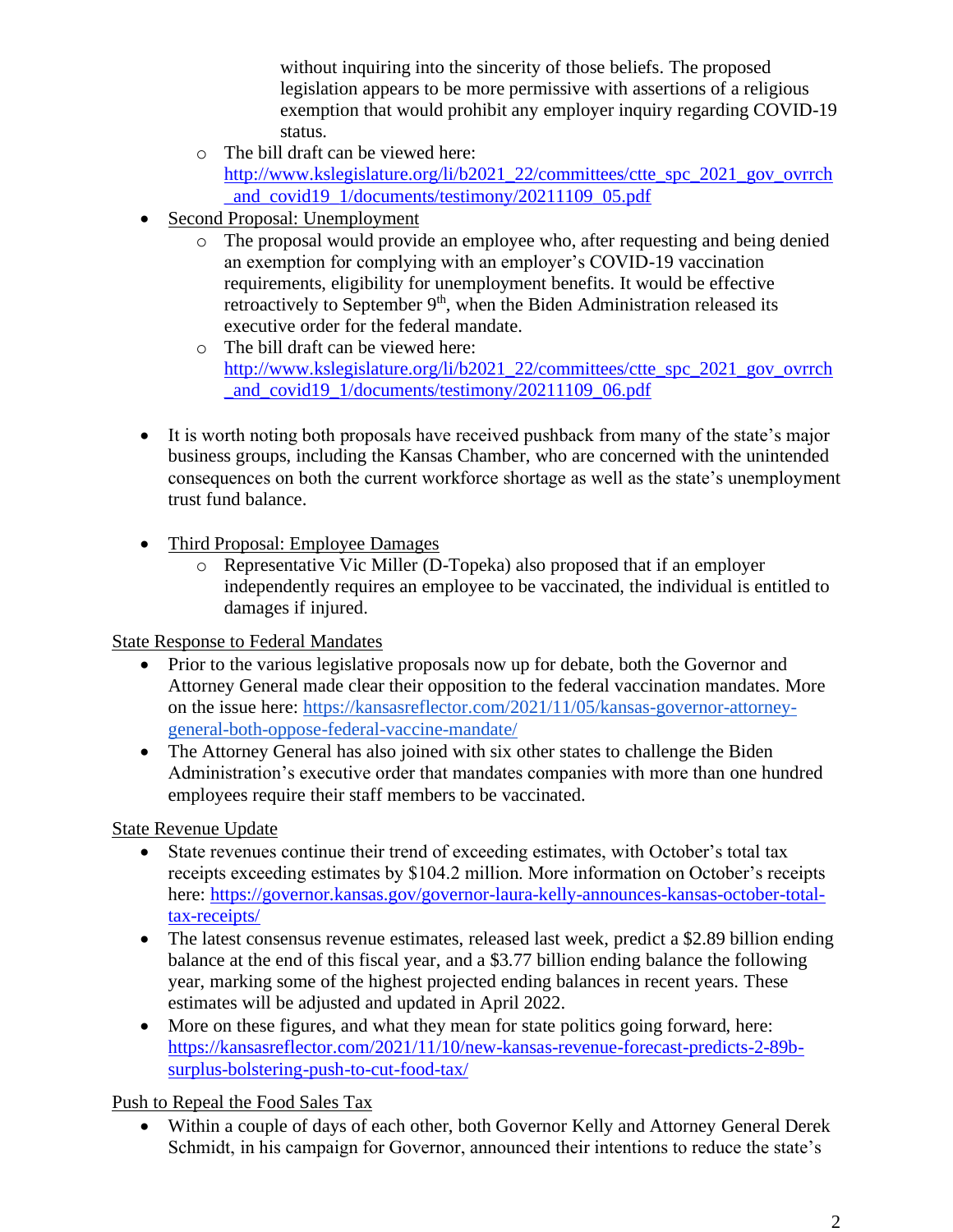6.5% sales tax on food. This is a topic that, for the most part, has seen bipartisan support in recent years. The state's healthy ending balance, coupled with that bipartisan support, would suggest this passes the Legislature in some form next Session.

• More on these efforts here: [https://kansasreflector.com/2021/11/08/kansas-gubernatorial](https://kansasreflector.com/2021/11/08/kansas-gubernatorial-candidates-push-legislature-to-eliminate-or-reduce-food-sales-tax/)[candidates-push-legislature-to-eliminate-or-reduce-food-sales-tax/](https://kansasreflector.com/2021/11/08/kansas-gubernatorial-candidates-push-legislature-to-eliminate-or-reduce-food-sales-tax/)

### **Financial Institutions Related Issues**

Aside from the Joint TEFFI Committee (Technology-Enabled Fiduciary Financial Institutions), this has been a notably quiet interim for financial institutions. The TEFFI passed the Legislature during the 2021 session in House Bill 2074. During the next few weeks, between the Special Committee on Taxation and the Joint TEFFI Committee (not to mention the special session), there will likely be a few noteworthy items.

The Joint TEFFI committee will meet Tuesday, December 7<sup>th</sup>. The agenda has yet to be announced.

#### Special Committee on Taxation

- There is one issue that will likely come up during the Special Committee we would draw your attention to. It relates to debate from last session, as well as an interim LPA (Legislative Post Audit) study, regarding the notion of government and not-for-profit businesses being in competition with for-profit businesses and those entities having an unfair advantage over for-profit businesses.
- The LPA study on government competition is underway and will likely be a topic of discussion during the Special Committee on Taxation (though an agenda is yet to be announced).
- LPA is "specifically investigating competition in the health and fitness, childcare, and mental health industries in Kansas," and sent a survey to those entities across the state. It is a 10-question survey that asks respondents how much they agree or disagree with certain statements, such as:
	- o "My business is at a disadvantage when competing with similar not-for-profit or government centers."
	- o "My business is at a disadvantage because my not-for-profit/government competitors:
		- Get tax breaks that my business does not.
		- Do not have to follow the same regulations as my business.
		- Get preferential access to markets that my business does not."
	- o The survey also asks questions such as "which kinds of state/local taxes do you see as the most burdensome to your business?"
- This will likely be a focus of the Special Committee on Taxation and will likely gain traction during the 2022 Session. Particularly if the entities considered in "competition" with local governments are further expanded or considered, this could have detrimental impacts on local communities and the services they provide. For example, there is a distinction between two entities that may provide some related services such as treadmills or weights and a community center that has treadmills and weights but also programs, public meeting space, and senior and children services, often for free or cheaper fees.
- Again, we simply note this because it will likely come up both during the Special Committee, as well as the 2022 Session, and could potentially shift the property tax burden to homeowners, including fixed-income families, seniors, etc.

## **Upcoming Activities**